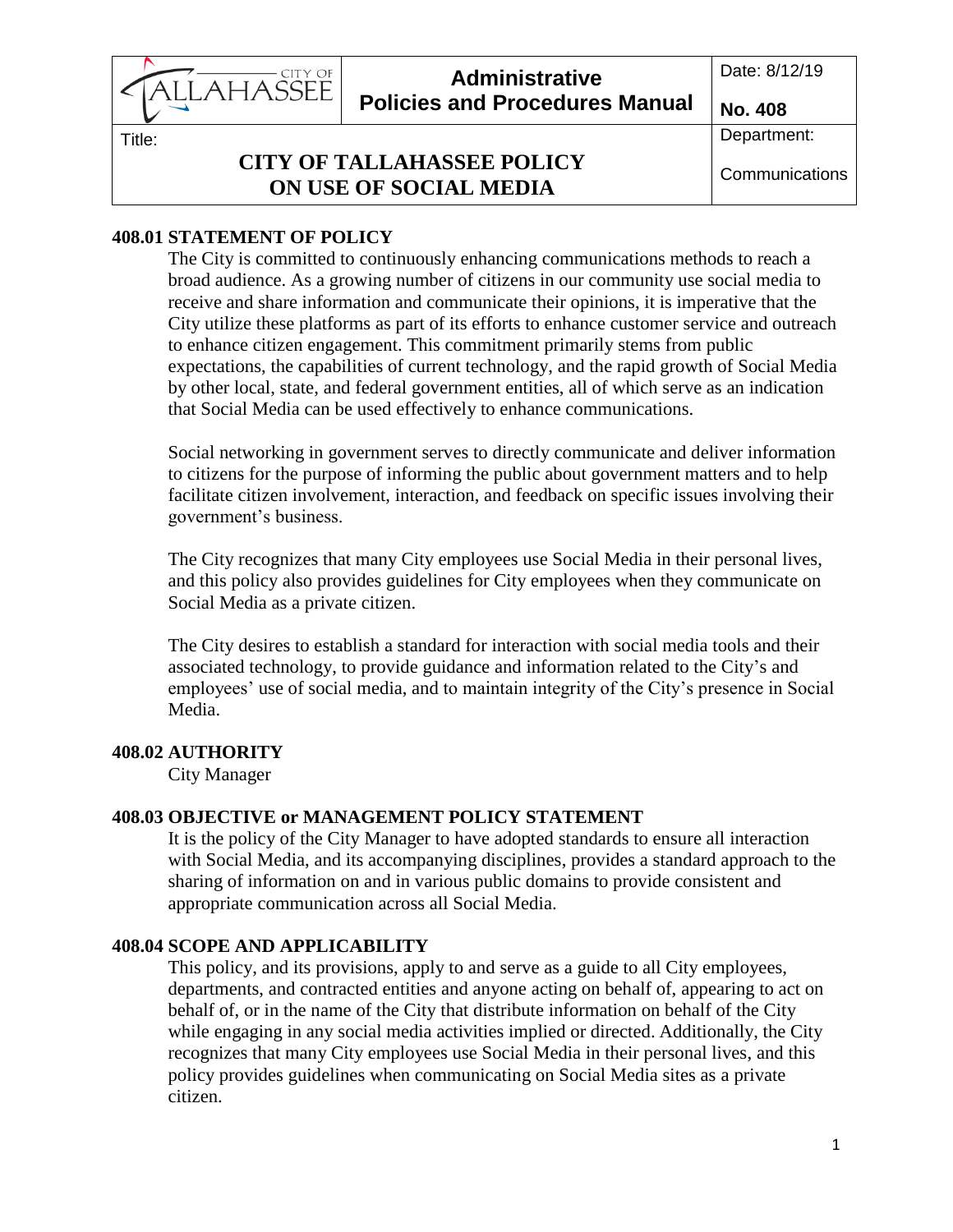#### **408.05 DEFINITIONS**

**Social Media** are various forms of internet-based user-created content tools, such as social networks, web and mobile phone applications, blogs, photo and video sharing, podcasts, wikis, message boards, and online forums. Technologies include, but are not limited to, picture and video sharing, wall postings, email, instant messaging, and music sharing. Examples of social media applications include, but are not limited to: Google and Yahoo Groups (reference, social networking); Wikipedia (reference); Facebook (social networking); YouTube (social networking, video sharing); Flickr (photo sharing); Twitter (social networking, microblogging); Skype (instant messaging, webcam chat); Nextdoor (social networking groups); LinkedIn (business networking); Instagram (social networking); and news media comment sharing/blogging. This policy covers all social media tools that provide information sharing platforms – both current and future. **Social Networking** is the practice of expanding one's business and/or social contacts by making connections using a range of social media tools including blogs, video, images, tagging, lists of friends, forums, and messaging that use the Internet to promote such connections through web-based groups established for that purpose.

**Social Media Account** shall mean any registration, login credential, tool, forum, website, or network that is created or maintained by a City department for the purpose of establishing or perpetuating a social media presence.

**Authorized User** shall mean any employee, or any person or contractor acting on their behalf, who has been authorized by their Department Director and registered with and approved by the Department of Communications to establish, create, edit, or maintain any Social Media Account and the posts it may contain, in the transaction of official business of the City of Tallahassee including anyone acting on behalf of, appearing to act on behalf of, or in the name of the City.

**Post** shall mean any email, message, picture, graphic, image, advertisement, notification, feed, stream, transmission, broadcast, podcast, video, instant message, text message, blog, microblog, status update, wall post, comment, and any and all other forms, means, or attempts at collaboration or communication that is uploaded, posted to, or otherwise displayed on or transmitted by any Social Media Account or Network.

**Content** shall mean any posts, writings, material, documents, photographs, graphics, or other information that is created, posted, distributed, or transmitted via social media.

**External Entity** shall mean any person or party not employed by, or an authorized representative of, the City of Tallahassee.

**External Information** shall mean any Social Media Post by any External Entity and the information or substance it contains.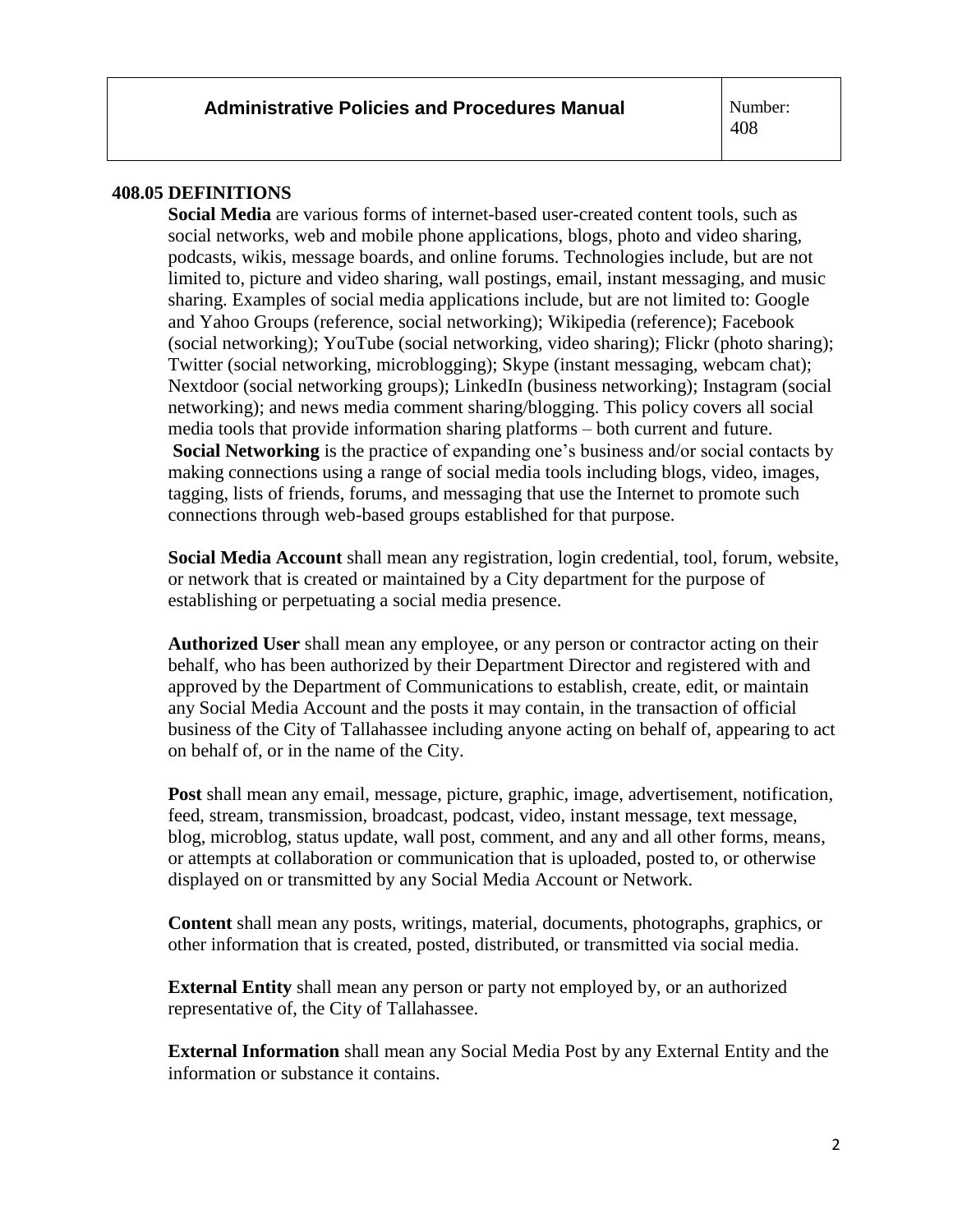**EDMS** shall mean the City's Electronic Document Management System as maintained by the City Treasurer-Clerk.

## **408.06 RESPONSIBILITIES**

Authorized Users are responsible to ensure Social Media posts provide accurate information, professional presentation, and are relevant and on topic with the City's mission. Care must be taken to ensure that grammar and spelling are correct. Mistakes must be corrected quickly.

### *Department*

Before Establishing a Social Media Account

- Approval from the Department of Communications is required to establish any Social Media Account for a City department, program, or initiative. To obtain approval, contact the Department of Communications to discuss objectives, Authorized Users, and desired outcomes for utilizing social media and to help determine its effectiveness in reaching the communication objectives.
- Explore existing City accounts to avoid duplication. For example, the City has a primary YouTube account that should be utilized for all video content.
- Obtain formal approval from the Department of Communications to proceed with any proposed social media project and/or campaign.
- Obtain a completed User Agreement Form, as provided by the Department of Communications, for each Authorized User and store that agreement in the employee's personnel file in the EDMS. Authorized User agreements must be updated annually.
- Establish the Social Media Account using a Talgov.com email address created by T&I specifically for the account and provide all access credentials to both T&I and the Department of Communications, including all subsequent modifications to credentials.

When Establishing the Social Media Account and During Maintenance of the Social Media Account

- Ensure Social Media Account name, profile picture, and cover photo is easily identifiable as an official account of the City of Tallahassee and in accordance with City branding standards.
- Include an introductory statement that clearly specifies the purpose and topical scope of the social media presence. Where possible, Department Social Media Accounts should link back to Talgov.com for the purpose of downloading any forms, documents, and other information.
- Conspicuously post a Terms of Use Agreement approved by the Department of Communications and the City Attorney's Office. The agreement, in addition to its other language, shall clearly indicate that any post is subject to public records disclosure, enable features for public comments, if such capability exists, and comply with and enforce the posted Terms of Use Agreement.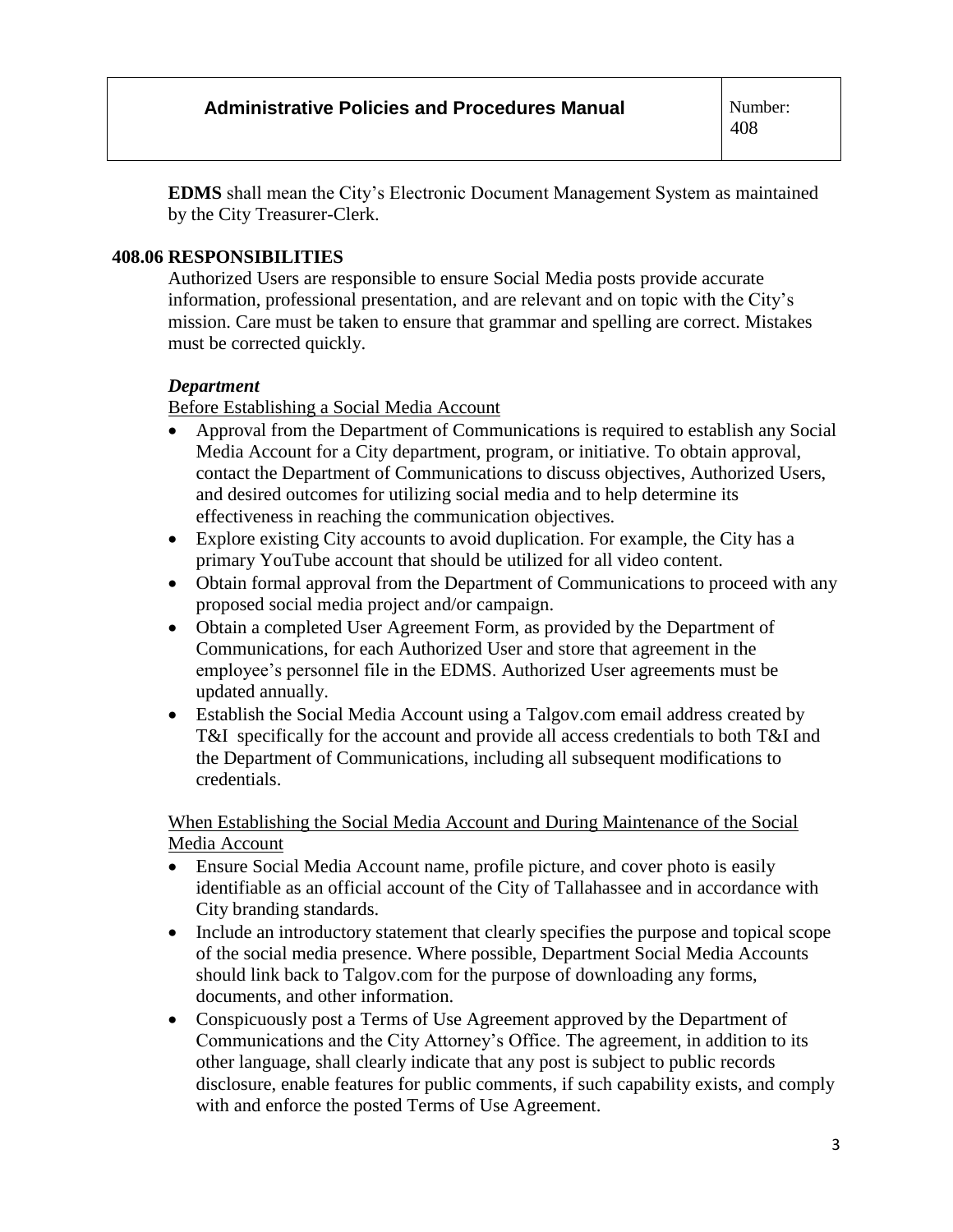## **Administrative Policies and Procedures Manual**

 $\overline{\phantom{a}}$ 

- Make available to the Department of Communications all content such as text, images, and video placed on Social Media Accounts for possible placement on Talgov.com.
- Maintain compliance with all applicable Federal, State, and City requirements, policies and procedures relating to records retention and public records requests.

### Technology & Innovation (T&I)

- Respond to any requests for guidance or opinion regarding technology or information systems security.
- Archive content. T&I will be responsible for ensuring content posted to social media is archived in accordance with the Public Records Law. Any content that is removed may also be considered "public records" and will be archived as required by law to the extent possible using then-current reasonable options.

#### Department of Communications

- Review and approve proposals for new social media projects, platforms, and accounts and provide formal approval or denial.
- Provide counsel to the department as to the appropriate use of the social media tool and guidance as to the types of information that should be released.
- Monitor content on each Department Social Media Account to ensure adherence to the guidelines in this policy. Inappropriate use may result in the removal of the department page or account from these social media sites.
- Monitor Department Social Media Accounts to determine if they are actively performing in a manner that effectively communicates the City's message, reserving the right to post, reply, edit content, and delete any City accounts as needed at any time without notice.

#### City Attorney's Office (Legal)

- Review and approve any departmental changes or additions to the Terms of Use Agreement, or the general disclaimer, as requested.
- Render opinions on matters regarding disclaimers, terms of use, and privacy concerns as they arise.
- Provide opinions on matters of public records, in accordance with City Administrative Policy 206.

## **408.07 GENERAL PROCEDURES**

- Each City Social Media Account must include an introductory statement that clearly specifies its purpose and topical scope. Where possible, department social networking sites should link back to Talgov.com for forms, documents, and other information.
- All social media sites must clearly indicate that all posts are subject to public records laws.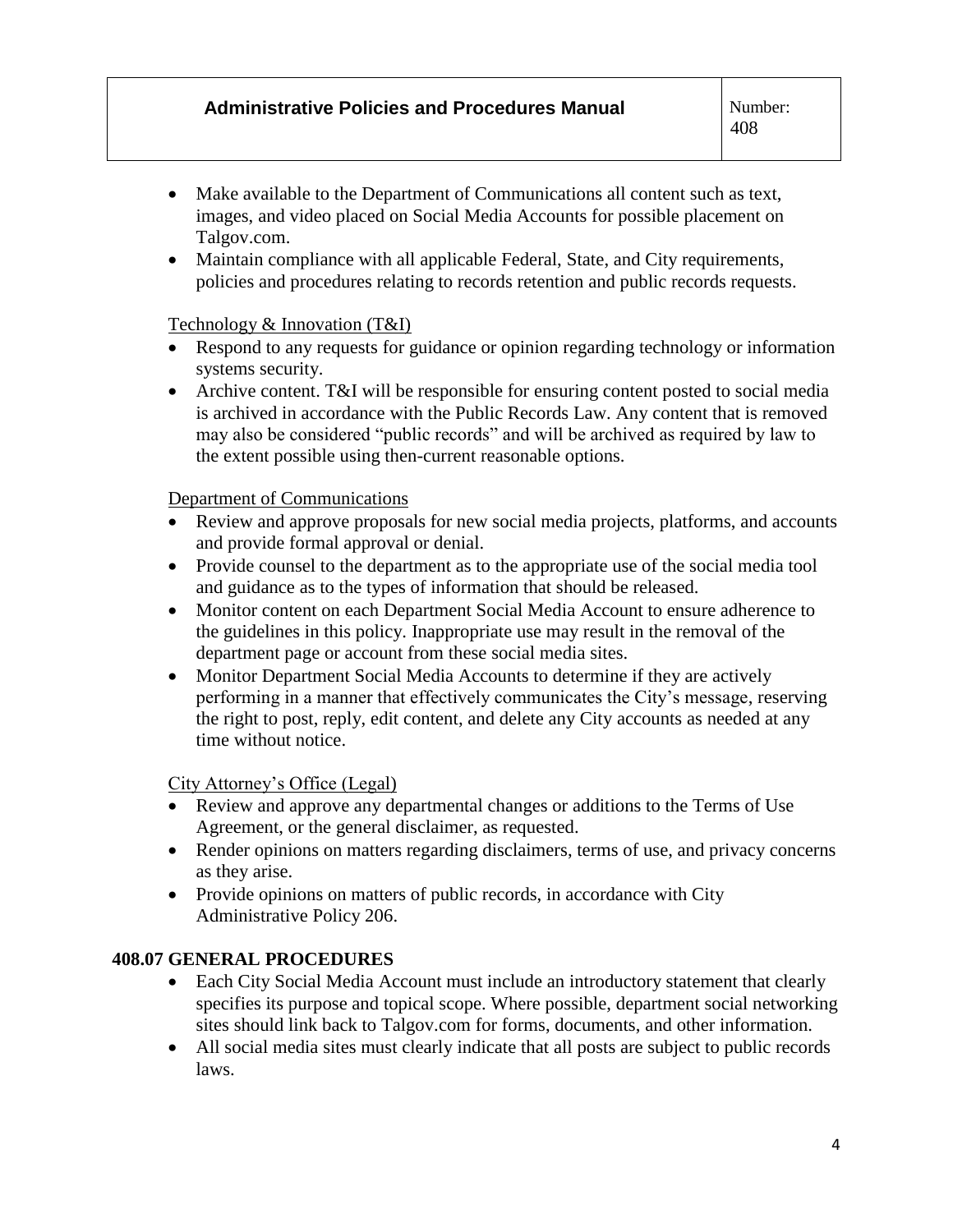• Platforms with limited or restricted access should only be created for internal use (i.e., for use to allow employees to communicate among themselves) and only after approval by the Department of Communications. When using platforms that limit access, the Director of Communications or his/her designee must identify an appropriate platform for use and establish the guidelines for access and monitor access for compliance.

## **408.08 GENERAL GUIDELINES**

#### Authorized Users – City Accounts

1. Review and understand the Ethical Code of Conduct and prohibited activities enforced by City of Tallahassee policy. Acknowledge that violations of these policies may result in disciplinary actions by completing a User Agreement Form annually.

2. If you see a post from the public that violates the Terms of Use Agreement or disclaimer, notify the comment maker that he or she has violated the Terms of Agreement, specifying any and all Terms of Use that were violated. Document the post (screenshot if possible) for records retention and then delete from public view.

3. The City of Tallahassee is responsible for all content published by Authorized Users on City Accounts. When speaking on behalf of the City, ensure all content posted represents the City's point of view and not those of individual employees. If you are in doubt, please contact the Department of Communications or the City Attorney's Office.

4. Always protect sensitive information. Do not publish or report on conversations that are meant to be pre-decisional or internal to the City of Tallahassee unless City management has authorized the release of such information.

5. Remain focused on customer service, the City of Tallahassee's mission, and existing City of Tallahassee commitments. Do not allow social media use to interfere with primary job duties, unless such use is a primary duty or an essential job function.

6. Ensure Social Media Account implementation and use complies with applicable mandates, including, but not limited to: Section 508 of the Rehabilitation Act of 1973, ISS Security Policy (Administrative Policy 809), Chapter 119 Florida Statutes, City Policies 140 and 146 (Records Retention and Public Records - Administrative Policy 206), American with Disabilities Act, and any other applicable Federal, State, or City policy.

7. Exercise caution while interacting with any External Entity, both known and unknown to the user, and the information that the Entity may provide or post. External Information shall not be utilized, commented on, or re-posted, unless the information has been verified or corroborated as true and accurate by independent and/or reputable resources.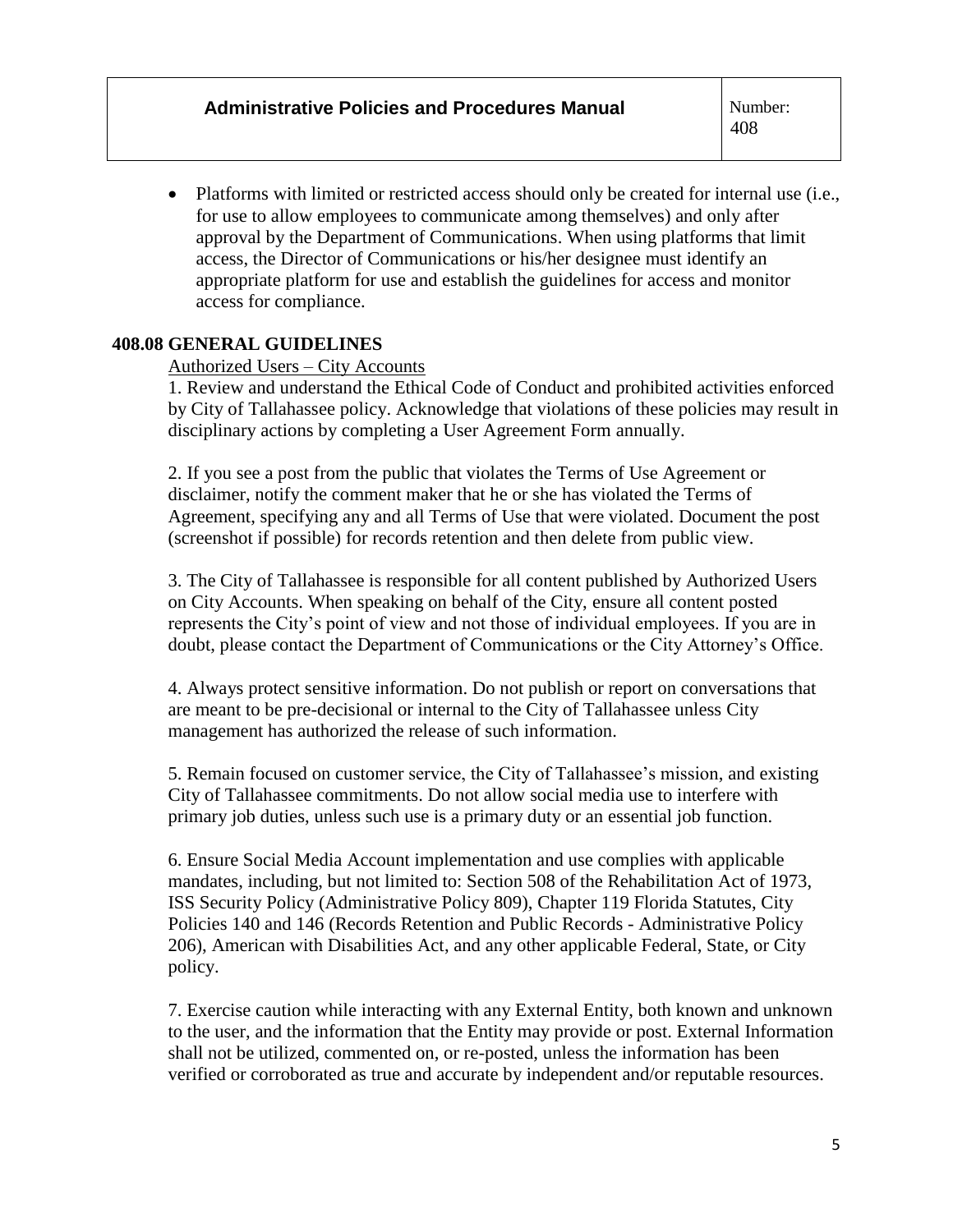8. Respect copyright, fair use, and financial disclosure laws.

City Employees – Personal Social Media Activity

- 1. City employees who use Social Media for strictly personal use outside of the workplace do not require approval for such use. However, it is possible for these types of tools to sometimes blur the line between professional and personal interactions. Employees are reminded that as representatives of the City this policy must be taken into consideration when participating in Social Media interactions, particularly when identifying themselves as employees of the City or when context might lead to that conclusion. Employees should use discretion and common sense when utilizing Social Media to help prevent inadvertently compromising professional, legal, or ethical standards.
- 2. Employees should limit time on personal Social Media accounts while at work.
- 3. Employees wishing to share City of Tallahassee information on their personal pages should share posts from official City Accounts to avoid the appearance that the employee is the source or that he/she is speaking on behalf of the City of Tallahassee. Employees should have no expectation of privacy once they have engaged in posting about City-related business via a personal social media account.
- 4. Employees should report social media activity that is promoting inaccurate information related to the City of Tallahassee to the Department of Communications.
- 5. Employees are to consult the Department of Communications before discussing City of Tallahassee related matters via social networking sites.
- 6. All employees should understand the perception of their City of Tallahassee association. If you identify yourself as a City of Tallahassee employee or have a public facing position for which your City of Tallahassee association is known to the general public, ensure your profile and related content (even if it is personal and not an official nature) is consistent with how you wish to present yourself as a City of Tallahassee professional, appropriate with the public trust associated with your position, and conforming to existing standards that already exist in City of Tallahassee policies. Employees are expected to be truthful, courteous, and respectful toward supervisors, co-workers, citizens, customers, and other persons associated with the City. Employees shall not engage in name-calling or personal attacks or other such demeaning behavior.
- 7. Employees, City contract employees, and City volunteers shall not use their City email account or password in conjunction with a personal Social Media site.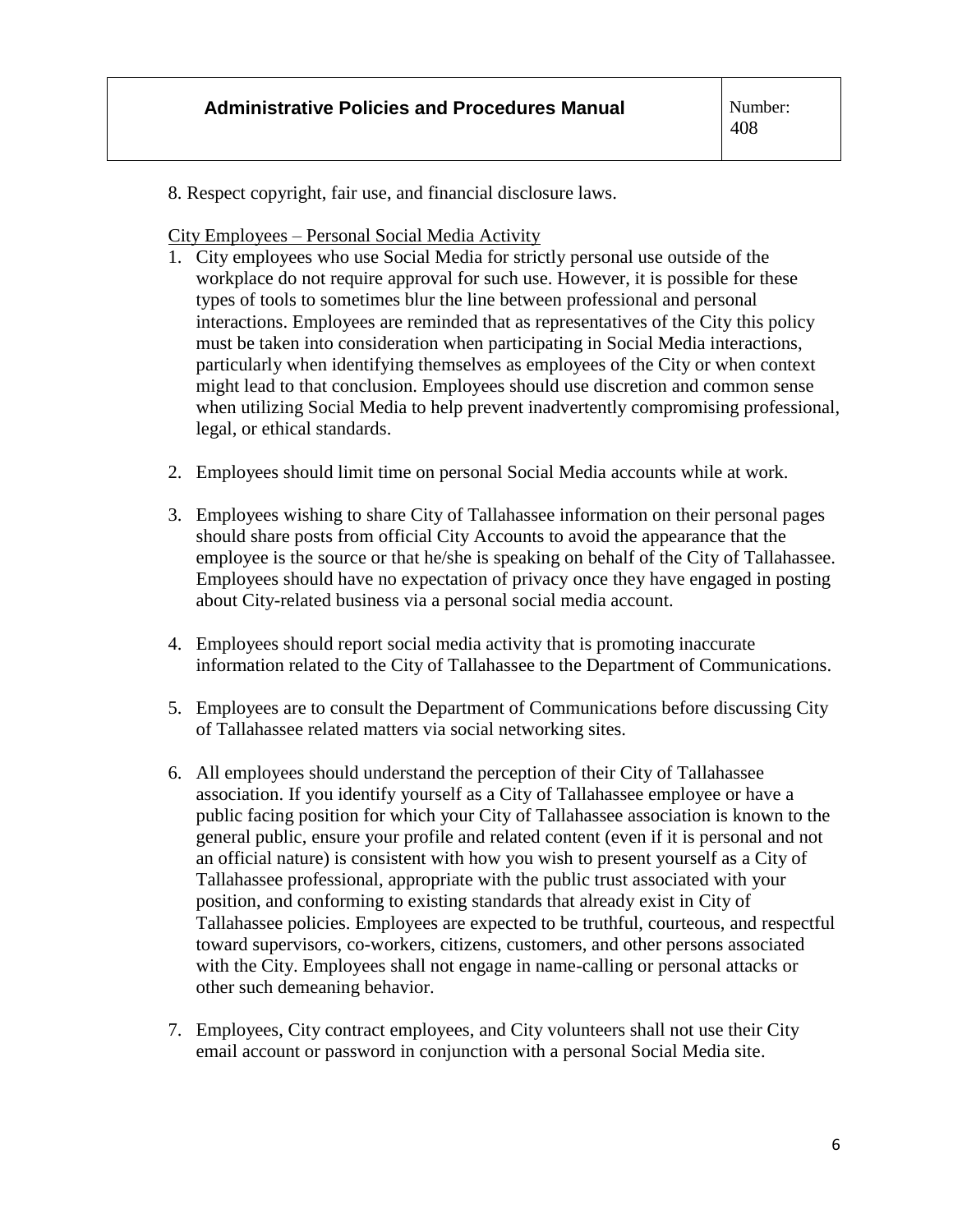#### **408.09 SECURITY GUIDELINES**

In general, Approved Users should show caution when interacting with external entities, those both known and unknown to the user. If at all in doubt of the legitimacy of any information sent to you, please avoid said information or contact the Department of Communications to report the information.

The following guidelines should be adhered to:

- Employ strong passwords, as defined in ISS Security Policy (Administrative Policy 809), which cannot be easily compromised by cyber-attacks.
- Periodically change passwords to social media accounts and immediately communicate any changes to Department of Communications.
- Use caution when adding, installing, attaching, or linking to any additional external services or applications that may potentially grant or enable access to the content, information, or posts within the social media account.
- Use caution when accessing links received from External Entities.
- Exercise caution when utilizing shortened links (links that have been shortened for ease of relaying the original link), as these may lead to a malicious site. Avoid clicking on shortened links. Consider requesting the link be re-sent in another form.
- Be watchful for spoofed emails and/or website (seemingly official-looking communications that lead the user to a malicious website or attempt to solicit the user's personal or financial information). Consult T&I regarding any security related matter.

#### **408.10 TERMS OF USE**

It shall be the policy of the City of Tallahassee that the following agreement must be continuously and conspicuously posted on each Social Media Account established and maintained by the City of Tallahassee, if such capability exists. The agreement shall also be posted on Talgov.com for easy access:

- Inappropriate comments are subject to deletion by the administrator of this account. If you don't comply with the posting guidelines, an administrator will contact you and your message will be removed. If you post inappropriate content a second time, an administrator will contact you and you will be blocked from posting any more information to the site.
- This forum is not monitored at all times. Do NOT use this forum to report emergency situations or time-sensitive issues.

Please follow these guidelines when posting:

• Content containing graphic, obscene, or explicit comments or submissions; or comments that are abusive, threatening, hateful, or intended to defame anyone or any organization; or comments that suggest or encourage illegal activity will not be tolerated.